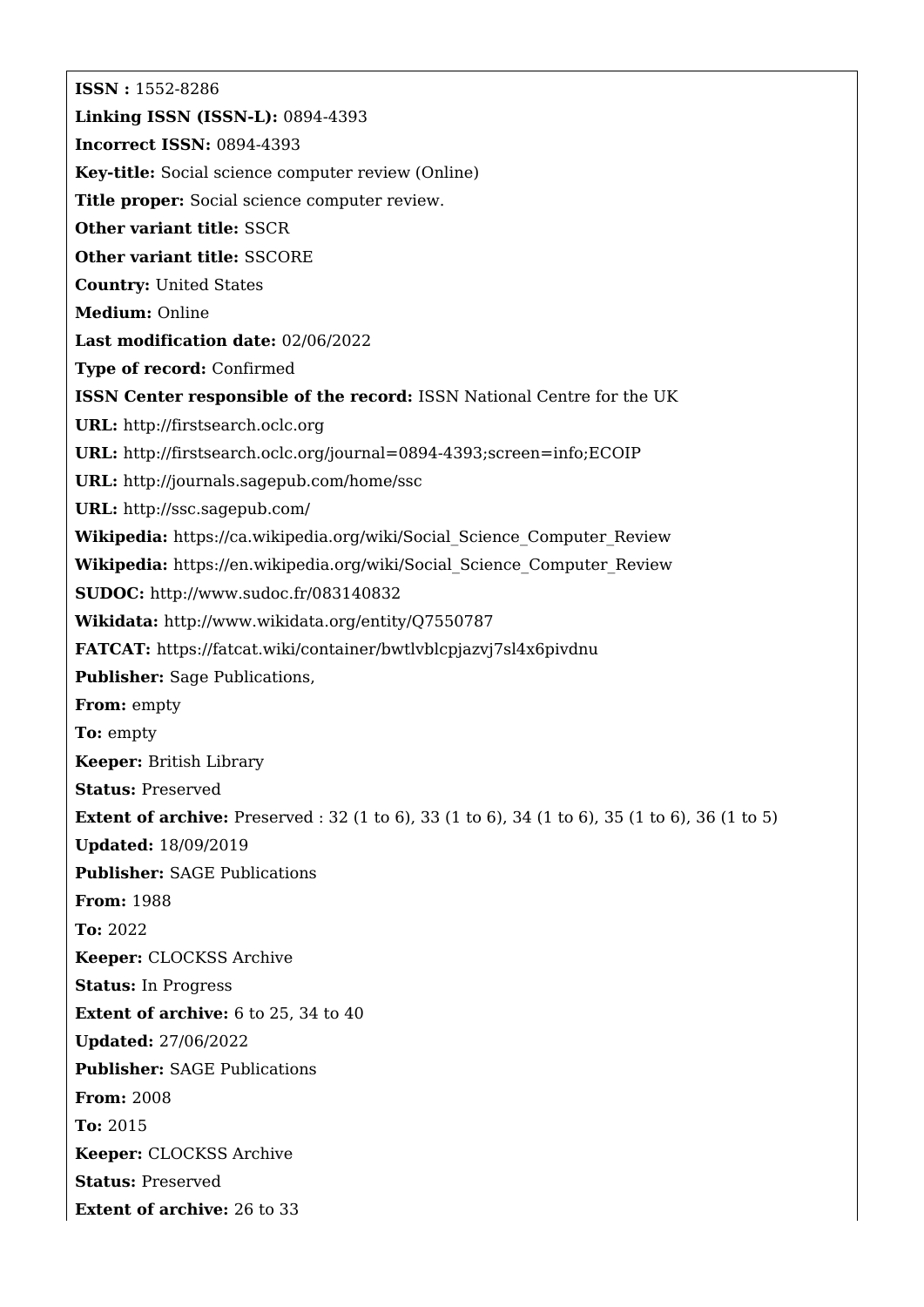**Updated:** 27/06/2022 **Publisher:** SAGE Publications **From:** 1983 **To:** 2021 **Keeper:** LOCKSS Archive **Status:** Preserved **Extent of archive:** 1, 23 to 26, 28 to 39 **Updated:** 27/06/2022 **Publisher:** SAGE Publications **From:** 1988 **To:** 2022 **Keeper:** LOCKSS Archive **Status:** In Progress **Extent of archive:** 6 to 22, 27, 40 **Updated:** 27/06/2022 **Publisher:** Sage **From:** 2010 **To:** 2021 **Keeper:** Library of Congress **Status:** Preserved **Extent of archive:** 28 (1 to 4); 29 (1 to 4); 30 (1 to 4); 31 (1 to 6); 32 (1 to 6); 33 (1 to 6); 34 (1 to 6); 35 (5); 36 (1); 37 (3 to 6); 38 (1 to 6); 39 (1 to 5) **Updated:** 08/04/2022 **Publisher:** Duke University Press

**From:** 1985

**To:** 2019

**Keeper:** National Library of the Netherlands

**Status:** Preserved

**Extent of archive:** Preserved : 2 (4); 3 (1 to 4); 4 (1 to 4); 5 (1 to 4); 6 (1 to 4); 7 (1 to 4); 8 (1 to 4); 9 (1 to 4); 10 (1 to 4); 11 (1 to 4); 12 (1 to 4); 13 (1 to 4); 14 (1 to 4); 15 (1 to 4); 16 (1 to 4); 17 (1 to 4); 18 (1 to 4); 19 (1 to 4); 20 (1 to 4); 21 (1 to 4); 22 (1 to 4); 23 (1 to 4); 24 (1 to 4); 25 (1 to 4); 26 (1 to 3); 27 (2 to 4); 28 (1 to 4); 29 (1 to 3); 30 (1 to 4); 31 (1 to 6); 32 (1 to 6); 33 (1 to 4, 6); 34 (1 to 6); 35 (1 to 6); 36 (1 to 6); 37 (1 to 6)

**Updated:** 19/06/2022

**Publisher:** SAGE Publications

**From:** 1983

**To:** 2022

**Keeper:** Portico

**Status:** Preserved

**Extent of archive:** Preserved : 1 (2, 4); 2 (1, 3, 4); 3 (1 to 4); 4 (1 to 4); 5 (1 to 4); 6 (1 to 4); 7 (1 to 4); 8 (1 to 4); 9 (1 to 4); 10 (1 to 4); 11 (1 to 4); 12 (1 to 4); 13 (1 to 4); 14 (1 to 4); 15 (1 to 4); 16 (1 to 4); 17 (1 to 4); 18 (1 to 4); 19 (1 to 4); 20 (1 to 4); 21 (1 to 4); 22 (1 to 4); 23 (1 to 4); 24 (1 to 4); 25 (1 to 4); 26 (1 to 4); 27 (1 to 4); 28 (1 to 4); 29 (1 to 4); 30 (1 to 4); 31 (1 to 6); 32 (1 to 6); 33 (1 to 6); 34 (1 to 6); 35 (1 to 6); 36 (1 to 6); 37 (1 to 6); 38 (1 to 6); 39 (1, 3 to 5); 40 (1)